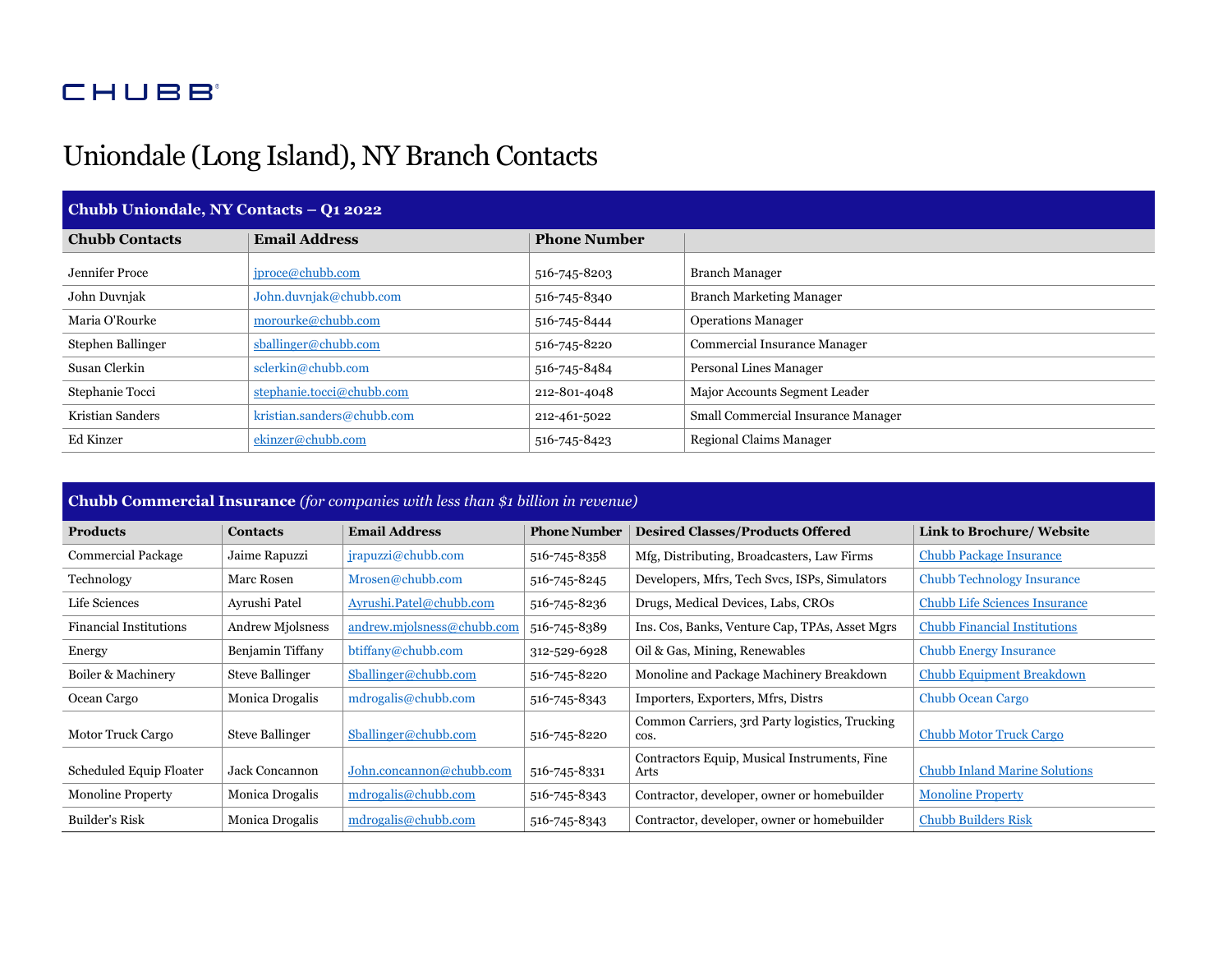| <b>Chubb Financial Lines</b>                                                           |                         |                             |              |                                                                                                                            |                                               |  |
|----------------------------------------------------------------------------------------|-------------------------|-----------------------------|--------------|----------------------------------------------------------------------------------------------------------------------------|-----------------------------------------------|--|
| <b>Forefront Management</b><br>Liab<br>Private, Healthcare, and<br>Not-for-Profit Cos. | <b>Noel Parkes</b>      | Nparkes@chubb.com           | 516-745-8332 | D&O, EPL, Crime, Social Engineering,<br>Cyber, Fiduciary, Misc. E&O, Workplace<br>Violence.<br>K&R, Employed Lawyers Prof. | Forefront Portfolio for Private Cos.          |  |
| Management Liab - Public<br>Companies                                                  | <b>Gregory Mulhearn</b> | gregory.mulhearn@chubb.com  | 212-642-7838 | D&O, EPL, Crime, Social Engineering,<br>Cyber, Fiduciary, Misc. E&O, Workplace<br>Violence.<br>K&R, Employed Lawyers Prof. | Chubb Management Liability for Public<br>Cos. |  |
| Professional Liability                                                                 | Lily Sheridan           | lily.sheridan@chubb.com     | 212-699-9364 | Cyber, Misc., Lawyers, A&E, Tech, Contractors,<br>Media. Primary and Excess                                                | <b>Chubb Errors &amp; Omissions Liability</b> |  |
| <b>Hospital Management</b><br>Liabilty                                                 | <b>Noel Parkes</b>      | Nparkes@chubb.com           | 516-745-8332 | D&O, Crime, Fiduciary, Outside Directorship<br>Liab                                                                        | <b>Chubb Forefront for Health Care Orgs</b>   |  |
| <b>Financial Institutions</b><br><b>Management Liability</b>                           | Ankur Pandya            | ankur.pandya@chubb.com      | 212-642-7829 | Bank, Community Bank, Asset Mgmt, Security<br>Broker, VC protection                                                        | <b>Chubb FI Management Liability</b>          |  |
| <b>Chubb Small Business</b>                                                            |                         |                             |              |                                                                                                                            |                                               |  |
| <b>Small Business BOP</b>                                                              | <b>Frank Bradley</b>    | frank.bradley@chubb.com     | 516-260-3927 | Automated Commercial BOP, auto umbrella<br>and WC                                                                          | <b>Chubb Small Commercial</b>                 |  |
| <b>Chubb Personal Risk Services</b>                                                    |                         |                             |              |                                                                                                                            |                                               |  |
| <b>Personal Risk Services</b>                                                          | Susan Clerkin           | Sclerkin@chubb.com          | 516-745-8484 | Homeowners, Auto, Valuable Articles, Yacht,<br><b>Group Personal Excess</b>                                                | <b>Chubb Personal Risk Services</b>           |  |
| Chubb Major Accounts (for companies with more than \$1 billion in revenue)             |                         |                             |              |                                                                                                                            |                                               |  |
| Accident & Health                                                                      | Dan Semple              | Dan.semple@chubb.com        | 212-703-7057 | Travel Accident; Participant Accident<br>Programs; Basic and Voluntary Accidental D&D                                      | Chubb Accident & Health                       |  |
| <b>Domestic Casualty</b>                                                               | Jeff Pasternack         | Jeff.pasternack@chubb.com   | 212-703-7141 | Loss Sensitive Programs for GL, AL, WC                                                                                     | <b>Chubb Global Casualty</b>                  |  |
| <b>ESIS</b>                                                                            | Greg McCallion          | greg.mccallion@esis.com     | 212-209-2265 | TPA Claim Management Services                                                                                              | <b>ESIS Risk Management Services</b>          |  |
| <b>Excess Casualty</b>                                                                 | Nicholas Davis          | Nicholas.davis@chubb.com    | 212-703-7132 | <b>Excess Casualty National Accounts</b>                                                                                   | <b>Chubb Excess Casualty</b>                  |  |
| Construction Casualty,<br>Primary                                                      | Sara Vinson             | Sara.vinson2@chubb.com      | 212-642-7832 | Loss Sensitive GL, AL, WC Programs for<br>Contractors                                                                      | <b>Chubb Large Construction</b>               |  |
| Construction Casualty,<br><b>Excess</b>                                                | Dylan Hanrahan          | dylan.hanrahan@chubb.com    | 212-801-4183 | Lead or Excess; \$25M capacity                                                                                             | Chubb Umbrella for Large Construction         |  |
| <b>Energy Excess Casualty</b>                                                          | Chris Moriarty          | chris.moriarty@chubb.com    | 212-642-7857 | Umbrella and Excess for Energy Risks                                                                                       | <b>Chubb Excess Energy Solutions</b>          |  |
| Environmental                                                                          | Steven Roth             | steven.roth@chubb.com       | 212-703-7178 | Pollution for Premises, Contractors,<br>Contractors w/ E&O & Tanks                                                         | <b>Chubb Environmental</b>                    |  |
| <b>Foreign Casualty</b>                                                                | Jackie Westby           | jacqueline.westby@chubb.com | 312-612-8850 | International Package (for US Multinational)<br>including GL, AL, Employers, Responsibility,<br>Property, AD&D, K&E        | <b>Multinational Insurance</b>                |  |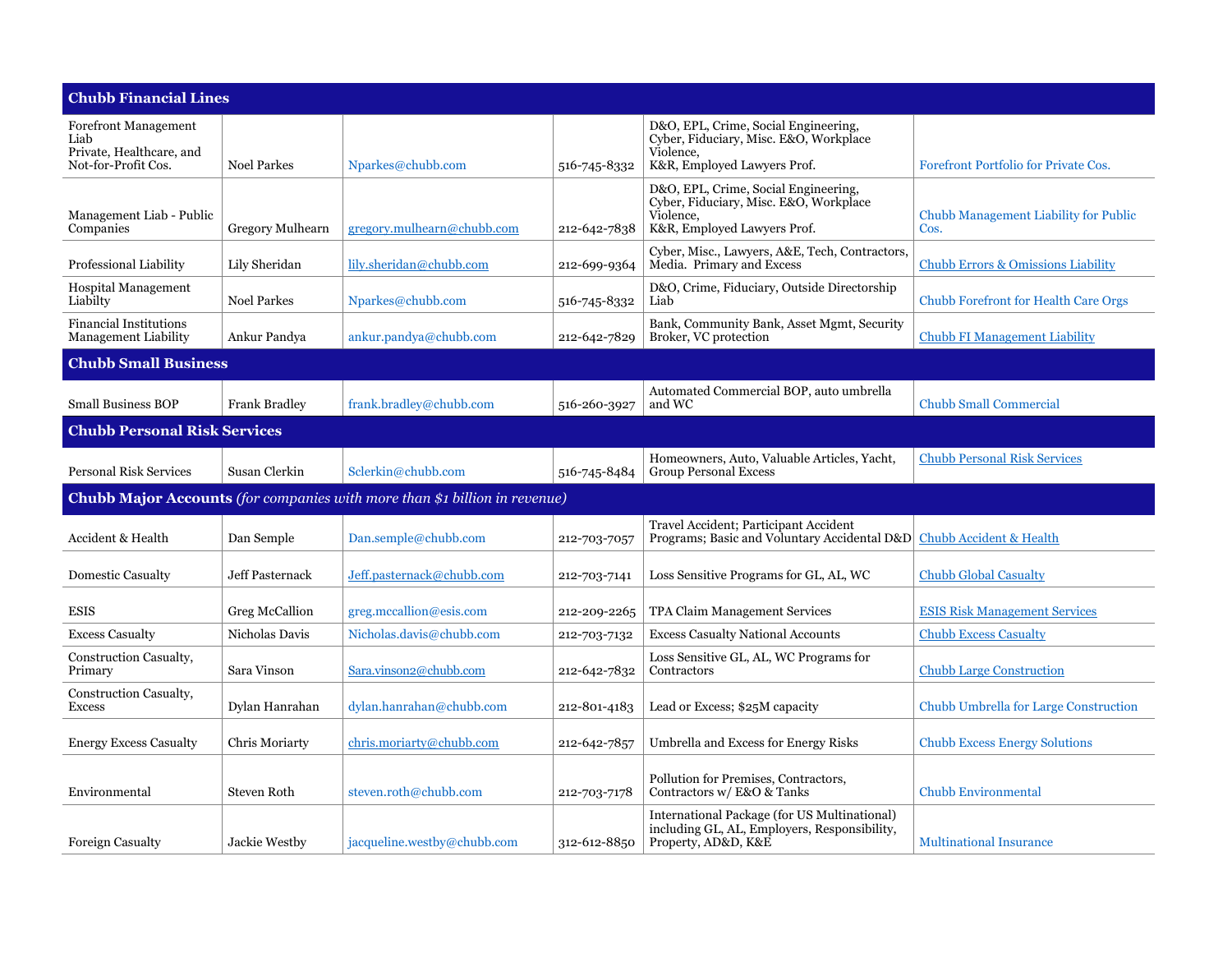| <b>Medical Risk</b>           | Donald Riegler        | Donald.riegler@chubb.com    | 646-856-2547 | Professional, General and Excess Liability for<br><b>Medical Facilities</b>                                                   | <b>Medical Liability Insurance</b> |
|-------------------------------|-----------------------|-----------------------------|--------------|-------------------------------------------------------------------------------------------------------------------------------|------------------------------------|
| Life Sciences                 | James Kregler         | James.kregler@chubb.com     | 917-435-1816 |                                                                                                                               | <b>Life Sciences</b>               |
| Cyber                         | <b>Brian Teitel</b>   | Brian.teitel@chubb.com      | 212-461-5018 | Can write primary & excess layers                                                                                             | Cyber                              |
| <b>Financial Institutions</b> | <b>Andrew Plastek</b> | Andrew.plastek@chubb.com    | 212-642-7837 |                                                                                                                               | <b>Financial Institutions</b>      |
| <b>Management Liability</b>   | Greg Mulhearn         | Gregory.mulhearn@chubb.com  | 212-642-7838 | D&O, EPL, Fiduciary, Crime & K&R for public<br>co's. HQ'd in US. Limited appetite on OTC and<br>Pink Sheets. Mostly no SPACs. | <b>Management Liability</b>        |
| Private/NFP                   | James Fleischer       | James.fleischer@chubb.com   | 212-801-4219 |                                                                                                                               | Private/NFP                        |
| Professional Liability        | <b>Brien Teitel</b>   | Brian.teitel@chubb.com      | 212-461-5018 | Misc Professional, Employed Lawyers, Tech<br>Media, Public Officials (monoline). Can write<br>primary & excess layers.        | <b>Professional Liability</b>      |
| Ocean Marine                  | Daniel Clancy         | Daniel.clancy@chubb.com     | 212-801-4270 | Importers, Exporters, Mfrs, Distrs                                                                                            | <b>Ocean Marine</b>                |
| <b>Inland Marine</b>          | Mark Gadaire          | Mark.gadaire@chubb.com      | 202-703-7010 | Builder's Risk incl Homebuilders, Engineered<br>Risk, and Contractors Equipment                                               | <b>Inland Marine</b>               |
| Property                      | <b>Brooke Ellis</b>   | Brooke.ellis@chubb.com      | 212-642-7877 | Primary, quota share, and excess all-risk<br>property                                                                         | <b>Chubb Global Property</b>       |
| <b>Real Estate Casualty</b>   | <b>Ted Aitken</b>     | taitken@chubb.com           | 212-835-3157 |                                                                                                                               | <b>Real Estate Casualty</b>        |
| <b>Surety Commercial</b>      | Mike Rosenberg        | Michael.rosenberg@chubb.com | 212-835-3115 | Surety Bonding for all industries except<br>construction, both program and one off needs.                                     | <b>Surety Commercial</b>           |
| <b>Surety Construction</b>    | Ross Grubin           | Rgrubin@chubb.com           | 908-605-3152 | Performance & Payment Bonds for General<br>Contractors, Heavy Civil & Prime<br>Subcontractors                                 | <b>Surety Construction</b>         |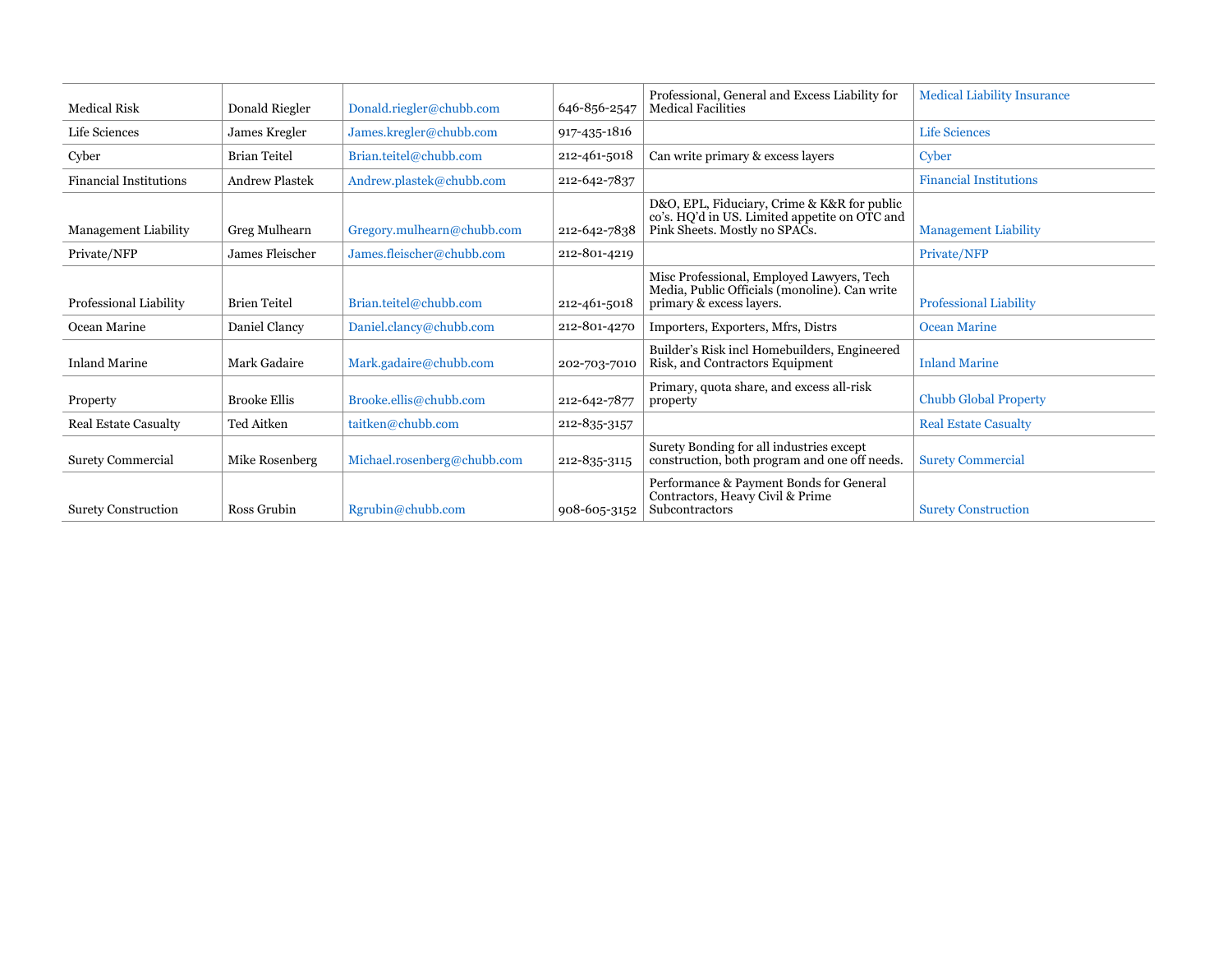| <b>Chubb Specialty Areas</b>  |                     |                                    |              |                                                                            |                                                |
|-------------------------------|---------------------|------------------------------------|--------------|----------------------------------------------------------------------------|------------------------------------------------|
| <b>Trade Credit</b>           | Toby Vass           | Toby.vass@chubb.com                | 212-642-7888 | Coverage against non-payment of a trade<br>obligation                      | <b>Chubb Trade Credit</b>                      |
| <b>Transactional Risk</b>     | Ed Markovich        | Edward.markovich@chubb.com         | 212-703-7138 | Reps & Warranties, Tax Indemnity,<br>Contingent Liab                       | <b>Chubb Transactional Risk</b>                |
| Umbrella/Excess               | Linda Boesenberg    | lboesenberg@chubb.com              | 516-745-8206 | Commercial Umbrella & Excess                                               | Chubb Excess & Umbrella Liability              |
| Surety                        | Andrew Weitzman     | Andrew.Weitzman@chubb.com          | 212-703-7155 | Commercial, Contract & International Surety                                | <b>Chubb Commercial Surety</b>                 |
| Surety                        | Eric Stickle        | estickle@chubb.com                 | 908-605-3141 | Contractor & International Surety                                          | <b>Chubb Construction Surety</b>               |
| Agribusiness                  | Ryan Snyder         | Ryan.snyder@chubbagribusiness.com  | 717-480-6960 | Mfrs, Processors, & Distrs. Of Ag products                                 | <b>Chubb Agribusiness</b>                      |
| Crop                          | Ryan Snyder         | Ryan.snyder@chubbagribusiness.com  | 717-480-6960 | Comprehensive Multiple Peril Crop & Crop-<br>Hail Insurance Protection     | <b>Chubb Agribusiness</b>                      |
| Environmental                 | Steven Roth         | Steven.Roth@chubb.com              | 212-703-7178 | Pollution for Premises, Contractors,<br>Contractors w/E&O, & Tanks         | Chubb Environmental                            |
| International                 | <b>Jesse Benton</b> | jesse.benton@chubb.com             | 212-801-4167 | <b>Including Controlled Master Program</b>                                 | <b>Chubb International</b>                     |
| <b>Product Recall</b>         | Joe Cala            | Joseph.cala@chubb.com              | 203-782-4141 | Product Recall for consumable goods,<br>component parts and consumer goods | <b>Chubb Product Recall Insurance</b>          |
| Railroad Protective Liab      | Anthony Richardson  | Anthony.Richardson@westchester.com | 212-827-3849 | Tailored coverages for Railroad exposures                                  | <b>Chubb Railroad Liability</b>                |
| Healthcare                    | Donald Riegler      | donald.riegler@chubb.com           | 212-703-7136 | Professional and GL for Medical Facilities                                 | <b>Chubb Medical Liability</b>                 |
| Construction                  | Sara Vinson         | sara.vinson2@chubb.com             | 212-703-7152 | Contractors OCIP, CCIP, wraps and<br>supported excess                      | <b>Chubb Specialty Casualty - Construction</b> |
| <b>Blended GL/Pollution</b>   | Nick Galmin         | nicholas.galmin@chubb.com          | 212-801-4131 | Blended GL/PL, Auto, Umb                                                   | <b>Chubb GL Plus</b>                           |
| <b>Public Entity Casualty</b> | Nanci Soffer        | Nanci.soffer@chubb.com             | 215-640-4209 | Cities, Counties, Towns, School Districts                                  | <b>Chubb Public Entity</b>                     |
| Airports and Aircraft         | Michael Colson      | Michael.Colson@chubb.com           | 504-310-3608 | Liab, Hull, and Excess for airports,<br>aircraft, and aviation operations  | <b>Chubb Airports &amp; Aircrafts</b>          |